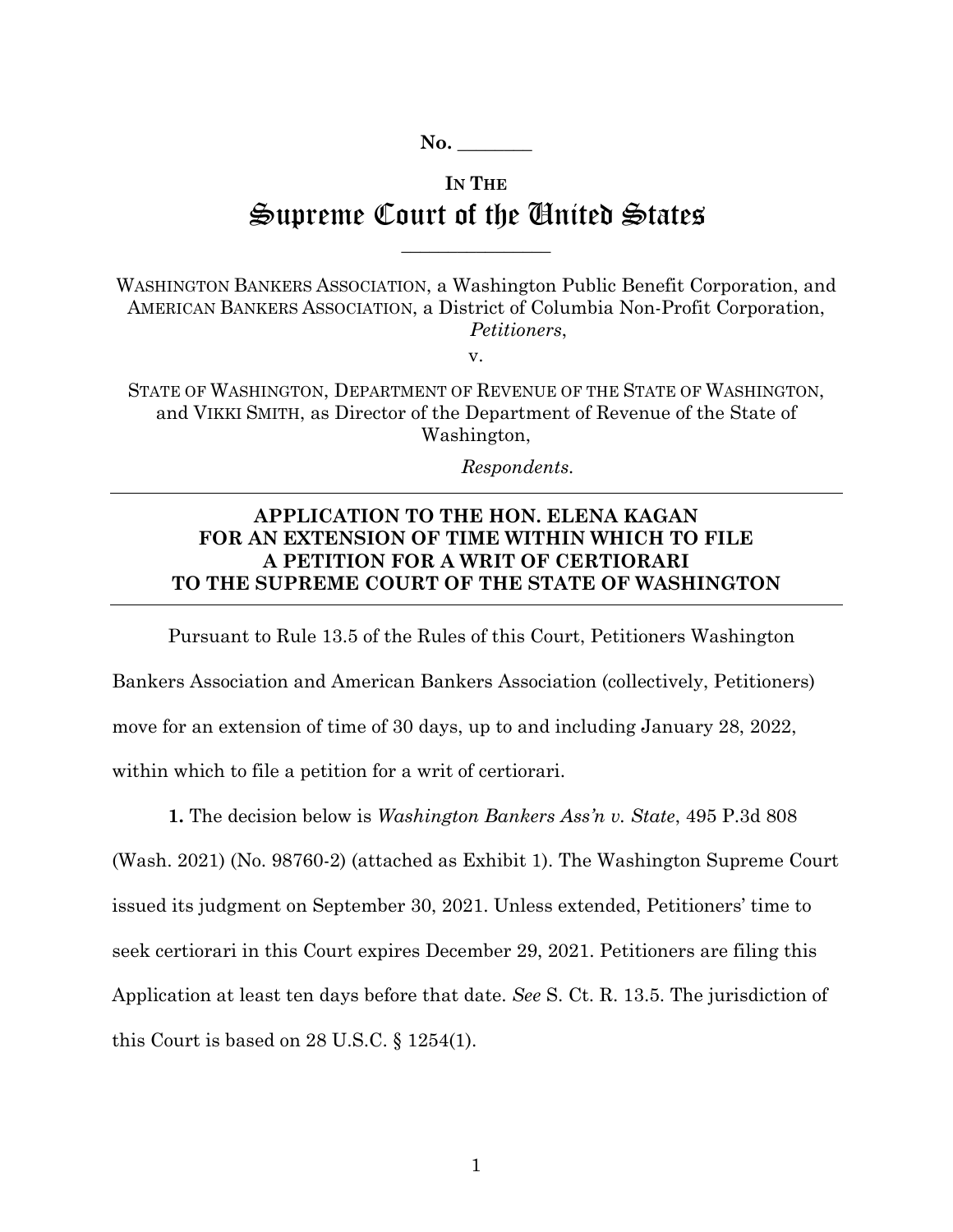**2.** This case concerns the constitutionality of Washington's surtax on financial institutions that do large volumes of interstate business. The statute imposes a substantial increase in the State's business and occupation tax on any financial institution that is a member of a consolidated financial institution group reporting global net income of at least \$1 billion. *See* Rev. Code of Wash. 82.04.29004. The tax is borne overwhelmingly by out-of-state financial institutions: 98 percent of taxpayers are based out of state, and 99.74 percent of revenue comes from out-of-state taxpayers. And the *only* financial institutions subject to the surtax are those affiliated with extensive interstate banking networks. That is no accident, as the surtax is triggered by the global profits of a consolidated group, regardless of how little revenue the affiliated institution generates within Washington itself. For example, the surtax applies to a bank with \$10 million of annual net income in Washington that is a member of a group with \$1 billion in global net income, but not to a bank with \$900 million of annual net income in Washington with no affiliation with a group that earns interstate or foreign income.

Given that the law imposes costs on businesses because of their connection to interstate commerce, it generates a discriminatory effect forbidden by the Commerce Clause. That discriminatory effect was by design. When the Washington legislature voted on the tax, it was assured that *only* out-of-state businesses would pay it. The bill's sponsor (among others) was explicit that the surtax would exempt local banks and credit unions, and that the full weight of the tax would fall on major out-of-state banks.

2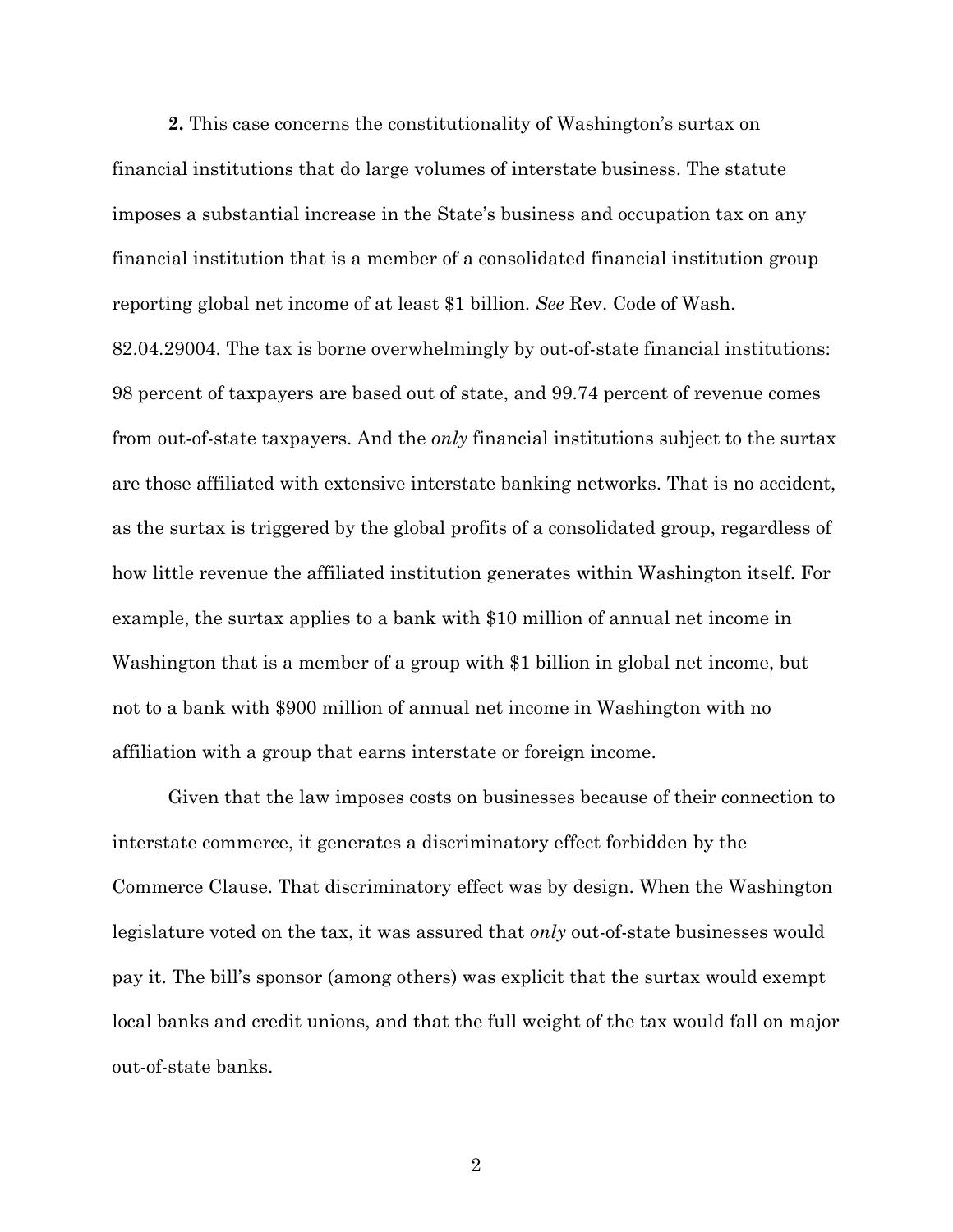**3.** Petitioners—two associations whose members are subject to the surtax filed a lawsuit challenging its constitutionality. They explained that the tax discriminates in both effect and purpose against interstate commerce, in violation of the dormant Commerce Clause. The Superior Court agreed, declaring the statute to be invalid and unenforceable.

The Washington Supreme Court reversed. It concluded that the tax was "facially neutral," as the statute itself "does not distinguish between in-state and out-of-state taxpayers." *Washington Bankers Ass'n*, 495 P.3d at 815. As to the "disproportionate economic effect" on taxpayers doing business in interstate commerce, the court held that it did "not render [the] tax discriminatory" under the Commerce Clause. *Id.* The court also concluded that the law was not motivated by a discriminatory purpose. *Id.* at 821-25.

**4.** A 30-day extension within which to file a certiorari petition is reasonable and necessary. As the trial court's judgment reflects, the Washington Supreme Court's decision upholding the State's surtax on interstate financial activity implicates important questions under this Court's dormant Commerce Clause jurisprudence. A statute like the surtax here that is keyed to interstate commercial activity operates no differently than an old-fashioned tariff, the "quintessential evil targeted by the dormant Commerce Clause." *Comptroller of Treasury of Md. v. Wynne*, 575 U.S. 542 (2015). An extension of time will help to ensure that the petition clearly and thoroughly presents the vitally important and complicated issues raised by the Washington Supreme Court's decision.

3